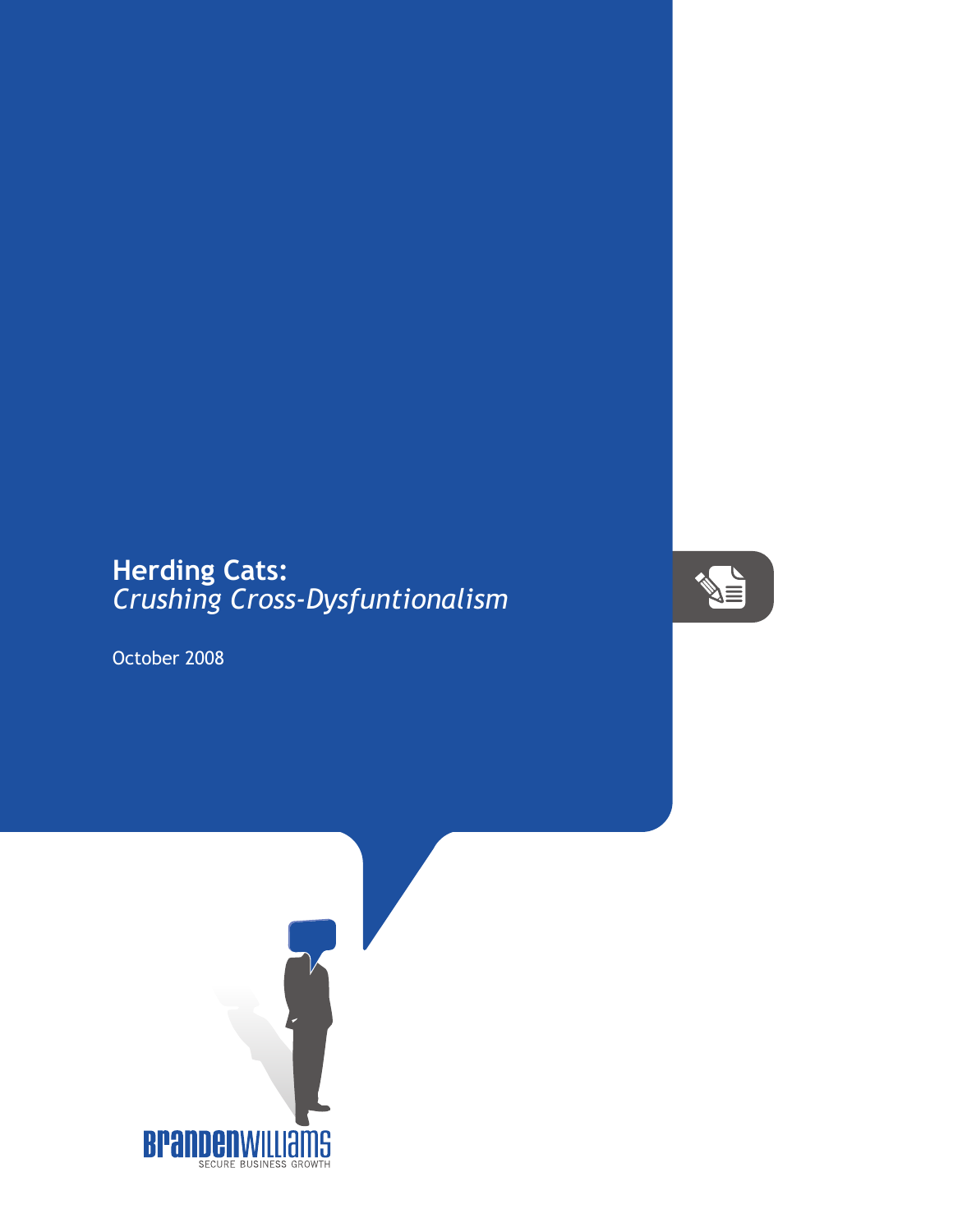## "GUILTY!"

The peanut gallery gasps as the verdict is forcefully read by the foreman, then erupts in a chorus of "RABBLE-RABBLEs." The CEO (defendant) humbly bows his head as he rises from his chair, waiting for the bailiff to claim his freedom.

In the case of information security, we've seen major breaches; but no CEOs of major companies are heading to jail because of it (unless they were involved in the fraud). Could a CEO be hauled off to jail for neglecting to assign and elevate the significance of information security? Unlikely, but wouldn't it be an interesting world if they could?

Today's large IT organizations generally operate as silos. Developers write applications. Provisioning groups deploy systems. Security Risk Management chooses which patches to deploy. Infrastructure designs and maintains networks. Geographic groups function within their time zone and border. Not only do these groups lack fluid communication, but they often make decisions inside their silo that affects others.

Managing change is one of the biggest headaches that compliance organizations face. I often visit companies that were previously compliant with one particular standard, only to find that poorly managed change has pushed them out of compliance. Compliance with most standards is a daily battle, and cross-dysfuctional teams<sup>1</sup> often overlook minor issues that become gaping security holes.

For example, let's say that an application developer uses a some third-party ode that contains a known vulnerability in a particular service. Developer thinks, "I don't have time to upgrade this third-party code because the new version has other changes that break my code. It shouldn't matter anyway because the infrastructure group has firewalls protecting me." Fairly innocuous if communicated in that way.

But now let's say that one of the infrastructure gals is reviewing a change request from another group that would require opening a particular port in a firewall. That port in question is standard, but would expose the vulnerability in the third-party code the developer is using. She thinks, "I just manage firewalls. The appropriate documentation for this group is here, so I'll make the change. Besides, it is the developers' responsibility to write and use non-vulnerable code."

BAM! Even Emeril can see that there is a high potential for a breach.

In the last issue, Alain Mayer writes, "the problem with managing change is that it is handled by disparate, silo-oriented functional groups."<sup>2</sup> It is actually worse than that. Change control has become such a pain for some companies, that they have moved to silooriented change control meetings instead of one large change control group! Reviewed changes should include all relevant areas, and changes made inside silos rarely do.

What we need to do is start **busting** these silos.

In Silos, Politics, and Turf Wars: A Leadership Fable About Destroying the Barriers That Turn Colleagues into Competitors, Patrick Lencioni argues that silos arise because corporate

## **FOOTNOTES**

<sup>1</sup> Waife, Ronald S. "Cross-(Dys)Functional Teams." Applied Clinical Trials Online, August 2002).



*<sup>2</sup> Mayer, Alain. "Security Risk and Overcoming IT Silos," ISSA Journal 6, no. 9 (September 2008): 10-12.*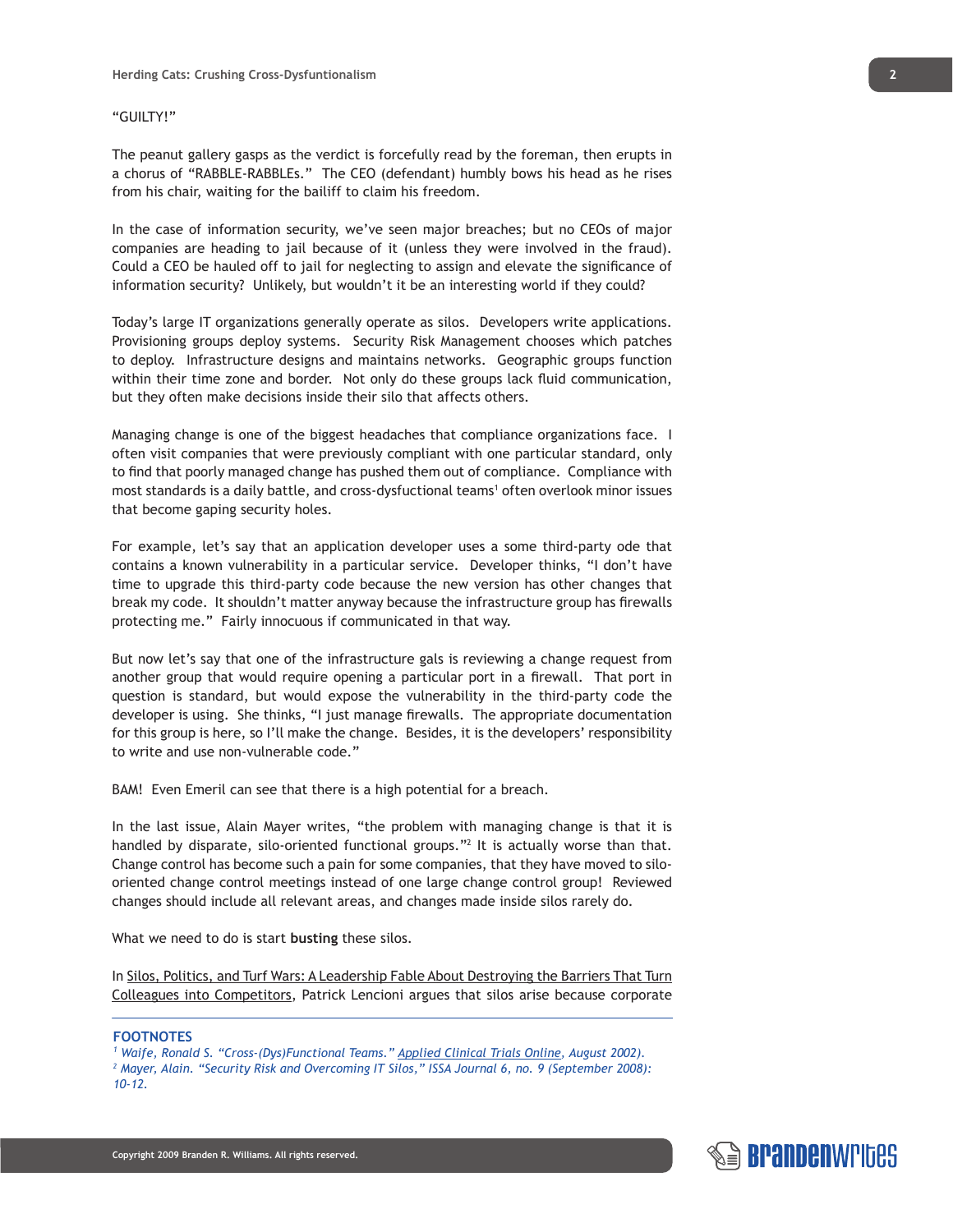leaders fail to "provide themselves and their employees with a compelling context for working together."3 . Many managers end up contributing to the silo problem simply by trying to preserve their way of life for themselves and their team. This creates crossdysfunctional teams.

It doesn't take a rocket surgeon to see that silo busting must come from the top of an organization. If the CEO is not interested in busting silos, there is little that the security group can do. However, security must rise above the dangers of cross-dysfunctional teams by remembering the goals of the organization.

Is it your company's goal to achieve only the absolute bare minimum required by law or regulation? Has your company suffered a breach (or do they just "get it") and realize how important information security is to the longevity of the business? If it is the former, I fear that your frustration will only continue. If it is the latter, it is time to start building relationships with managers of groups that can impact your company's security posture. Understand what they do, what their constraints are, and find ways to educate them on security so it becomes part of their daily work routines.

Only then can you begin to bust those silos and put the "fun" back in cross-functional teams.

**FOOTNOTES**

*3 Lencioni, Patrick. Silos, Politics, and Turf Wars: A Leadership Fable About Destroying the Barriers That Turn Colleagues into Competitors (Jossey-Bass, 2006).*